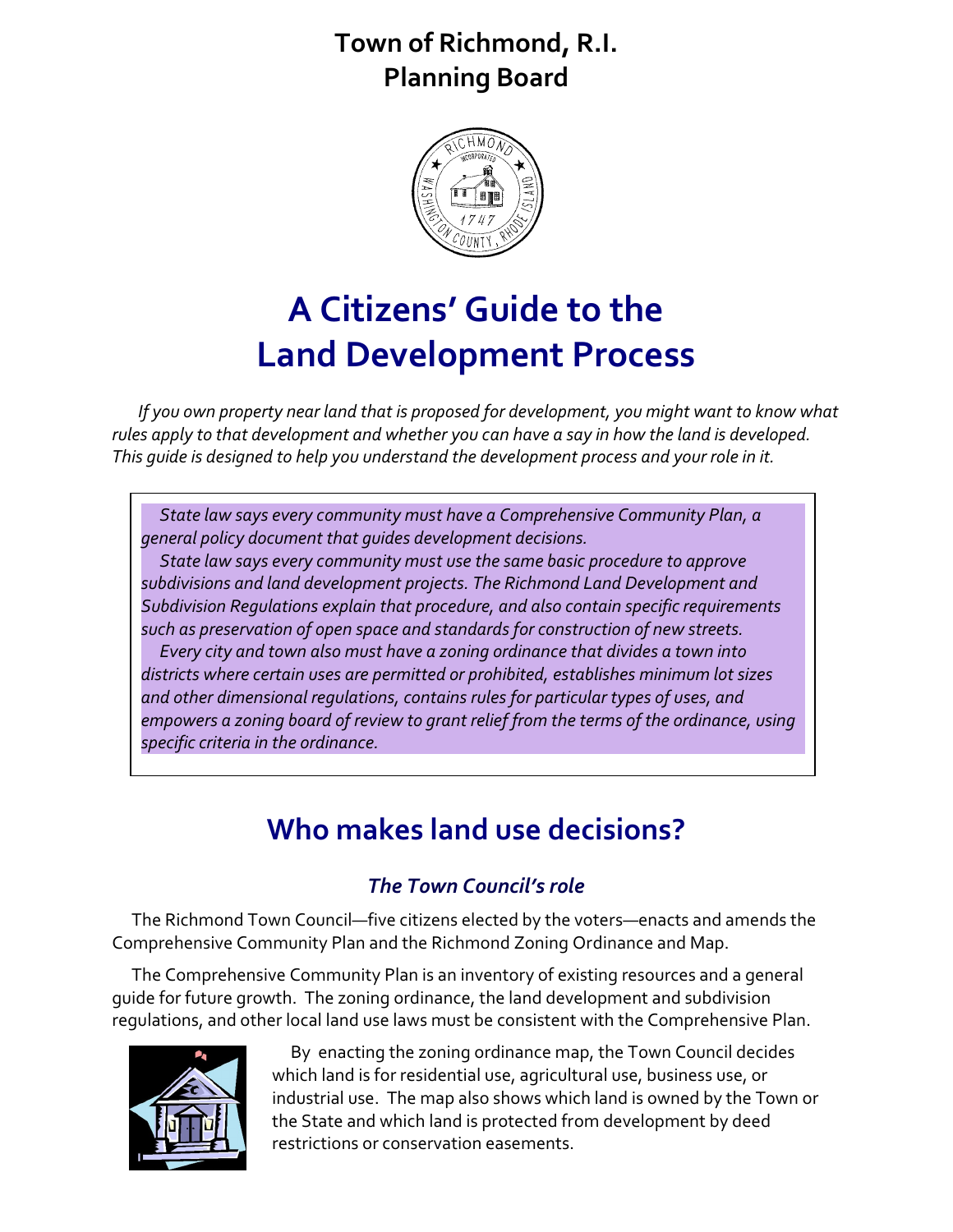### *The Planning Board's role*

The Richmond Planning Board—seven volunteers appointed by the Town Council to serve three-year terms— enacts land development and subdivision regulations, reviews site plans for permitted uses, and approves applications for subdivisions and land development projects.

The Planning Board also prepares updates to the Comprehensive Community Plan, and initiates or reviews proposed amendments to the Zoning Ordinance. The Board sends its recommendations to the Town Council. After a public hearing, the Town Council can enact what the Planning Board has recommended, or it can make changes to what has been recommended.



#### *The Zoning Board of Review's role*

The Richmond Zoning Board of Review— seven volunteers appointed by the Town Council to five-year terms—grants relief from the requirements of the zoning ordinance when a property owner cannot comply with the ordinance because of the physical characteristics of the property. The zoning board also approves special use permits, and hears appeals from decisions by the zoning enforcement officer. The zoning board does not enforce the zoning ordinance or send violation notices.

### **Who is on the Planning Board?**

 Most Planning Board members are not planning professionals. They bring a variety of skills and experience to their duties. They work with the assistance of the Town Planner, who determines whether applications are complete, meets with developers, reviews plans in detail, and prepares draft decisions.

The Planning Board meets on the second and fourth Tuesday of each month at 7:00 p.m., usually in the Town Council chamber at Richmond Town Hall. All of the board's meetings are public. Review of development applications and public hearings usually take place at the first meeting of the month; at the second meeting, the board usually discusses ordinance or regulation revisions and other policy issues.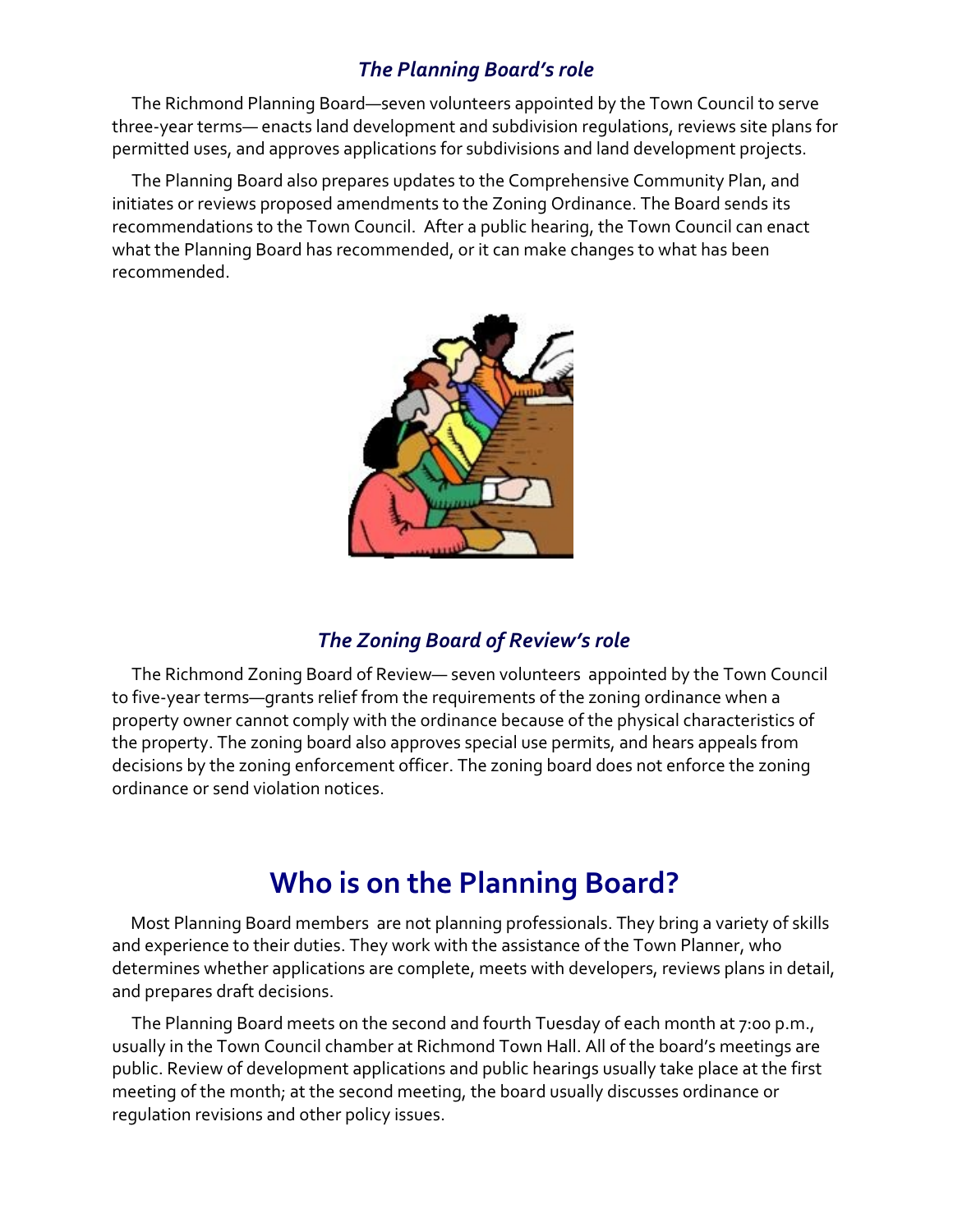### *TYPES of DEVELOPMENT*

- Conservation developments are residential subdivisions designed with the physical characteristics of the land in mind, to conserve resources and preserve natural and historical features. Lot size is reduced to create contiguous open space. They can be major or minor.
- **E** Residential compounds are rural residential subdivisions of no more than seven lots. They have fewer infrastructure improvements and less development density than conventional subdivisions.
- Land development projects have multiple buildings on one site or have both residential and non-residential uses.



### *STAGES of REVIEW and APPROVAL*

*Subdivisions are classified as major or minor. The classification determines the approval procedure.*

O **Major subdivisions** consist of six or more lots. Major subdivisions and major land development projects are approved in the following stages:

*Pre-application conference* – The applicant meets informally with the Planning Board to exchange ideas.

*Master Plan* – The Planning Board approves a general, conceptual plan for development. No engineering details are required. Review includes an informational meeting for nearby residents.

*Preliminary Plan* – The applicant submits an engineered plan that has received all required state permits. The plan undergoes a detailed review, including a public hearing. The Planning Board may require changes to the plan submitted or place conditions on the approval.

*Final Plan* – The Town Planner grants final approval after making sure all the conditions in the preliminary plan approval have been satisfied.

Minor subdivisions consist of five or fewer lots. A pre-application conference takes place, and the plan receives preliminary approval and final approval.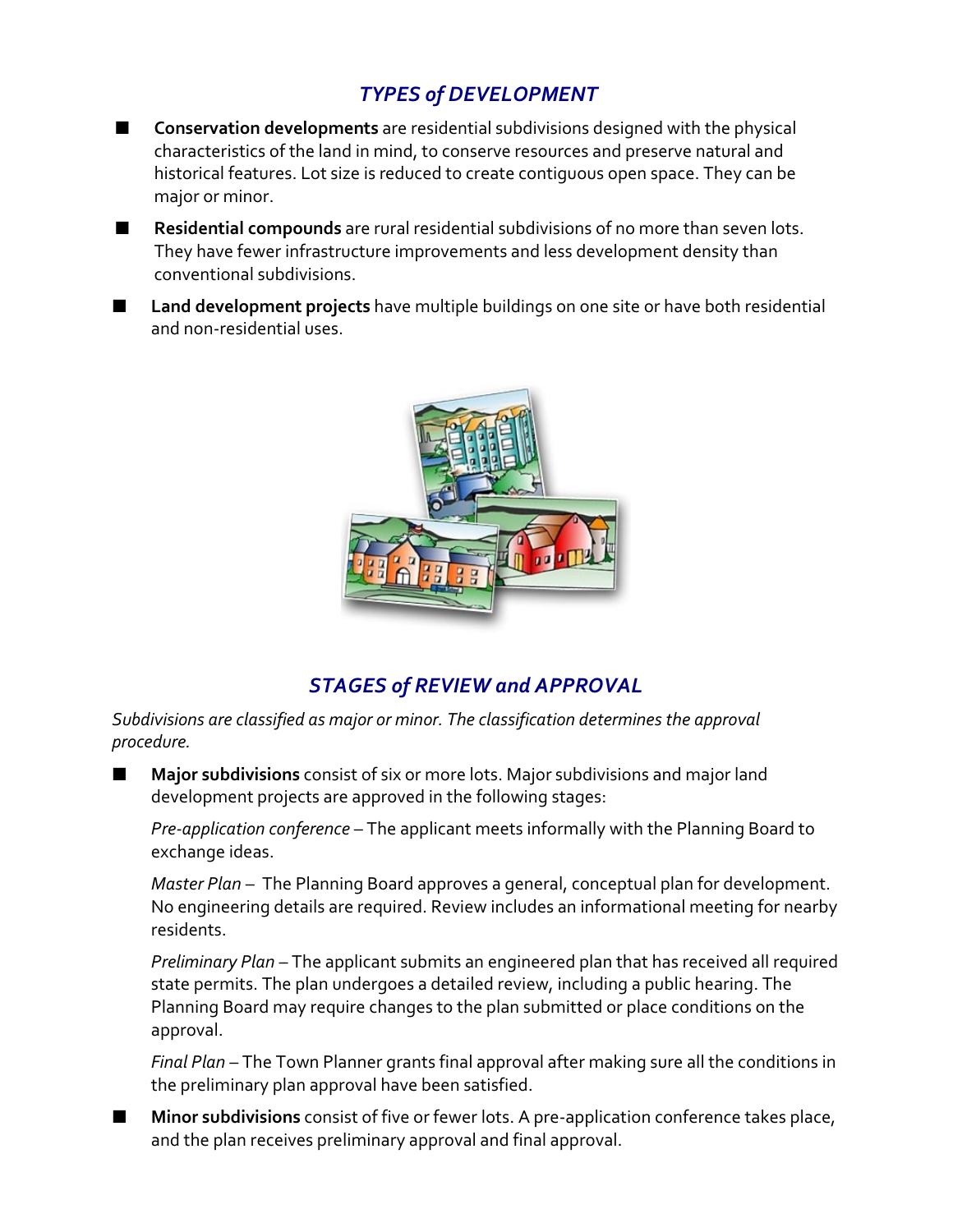### *HOW DOES THE PLANNING BOARD DECIDE WHAT TO APPROVE?*

*Approval of a development application is based on whether the plans comply with the regulations—not on someone's opinion about whether the town needs more development or if a particular site is a good place for development. If an applicant's land is zoned for the proposed use, and the plans meet all the requirements for development in the Land Development and Subdivision Regulations, the Planning Board has no legal authority to deny the application.*

### **Frequently Asked Questions**

#### **Q. If someone is seeking approval to develop land near my house, will I know about it?**

**A.** If you're an owner of property within 500 feet of the property proposed for development, you will receive written notice. If the application is for a major subdivision or development, or a minor subdivision creating a new street, you will receive a certified letter notifying you of the date and time of the public hearing on the Preliminary Plan. For a major subdivision or land development project, you also will receive a postcard notifying you of the date and time of the informational meeting on the Master Plan.



#### **Q. If I get one of those notices, how can I find out more information before the hearing?**

**A.** You can visit the Richmond Planning Department, on the second floor of the Town Hall, on weekdays (except holidays) between 9 a.m. and 4 p.m., or you can call the Planning Board clerk at 539-9000 ext. 3. You can get a reduced copy of the plans, and obtain any other information that is available.

#### **Q. What if I don't own property within 500 feet of the development?**

**A.** If you want to receive a notice of the informational meeting or public hearing, you can call the Planning Board clerk at the number above and ask to receive a notice. If you want to know whether the Planning Board will be discussing that development at an upcoming meeting, you can see the meeting agenda on the Town website:<http://www.richmondri.com/AgendaCenter>. Also, informational meetings are advertised in the Westerly Sun at least 7 days in advance, and public hearings are advertised at least 14 days in advance.